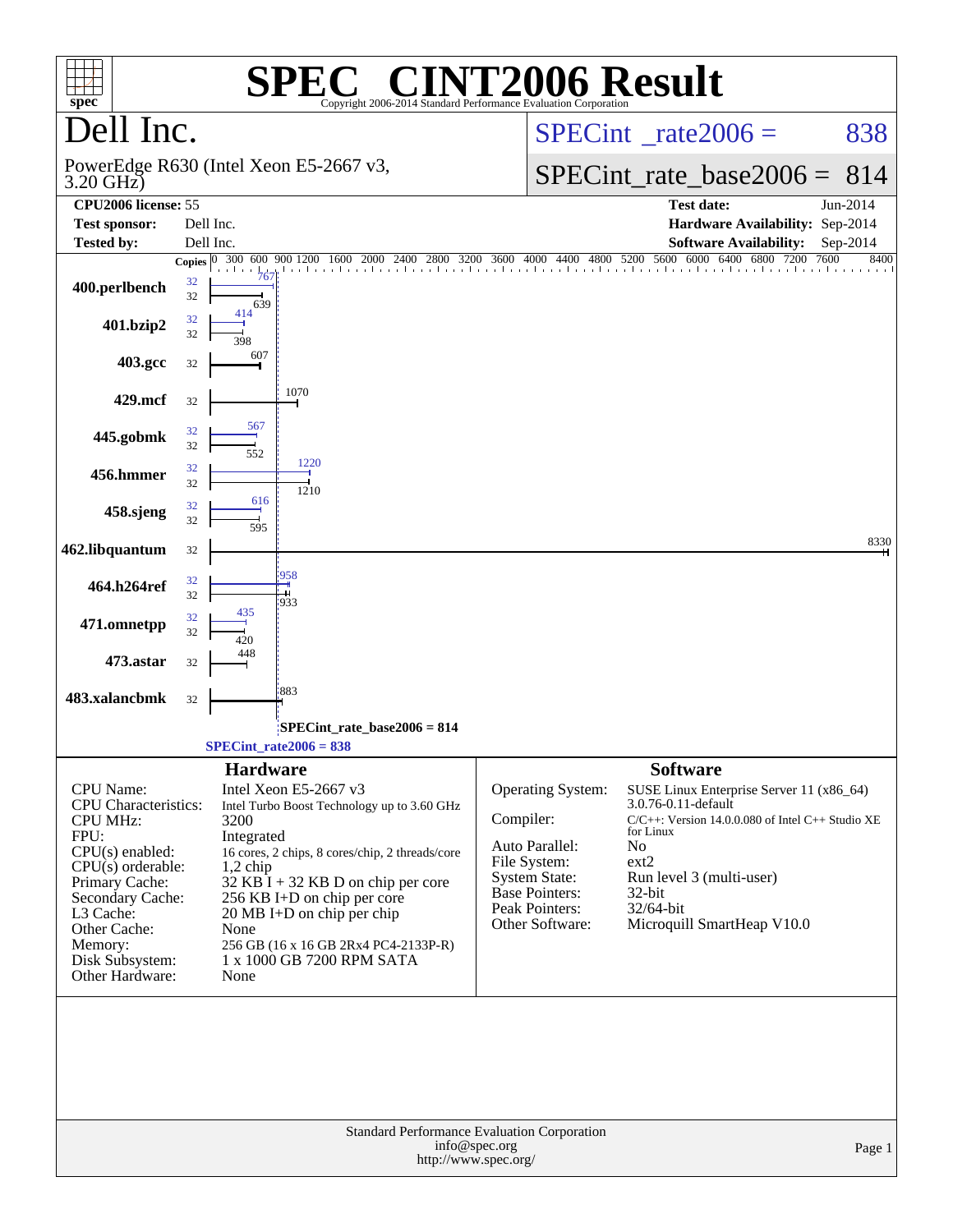

# **[SPEC CINT2006 Result](http://www.spec.org/auto/cpu2006/Docs/result-fields.html#SPECCINT2006Result)**

# Dell Inc.

3.20 GHz) PowerEdge R630 (Intel Xeon E5-2667 v3, SPECint rate $2006 = 838$ 

### [SPECint\\_rate\\_base2006 =](http://www.spec.org/auto/cpu2006/Docs/result-fields.html#SPECintratebase2006) 814

**[CPU2006 license:](http://www.spec.org/auto/cpu2006/Docs/result-fields.html#CPU2006license)** 55 **[Test date:](http://www.spec.org/auto/cpu2006/Docs/result-fields.html#Testdate)** Jun-2014 **[Test sponsor:](http://www.spec.org/auto/cpu2006/Docs/result-fields.html#Testsponsor)** Dell Inc. **[Hardware Availability:](http://www.spec.org/auto/cpu2006/Docs/result-fields.html#HardwareAvailability)** Sep-2014 **[Tested by:](http://www.spec.org/auto/cpu2006/Docs/result-fields.html#Testedby)** Dell Inc. **[Software Availability:](http://www.spec.org/auto/cpu2006/Docs/result-fields.html#SoftwareAvailability)** Sep-2014

#### **[Results Table](http://www.spec.org/auto/cpu2006/Docs/result-fields.html#ResultsTable)**

|                   | <b>Base</b>   |                |              |                |                  |                |       | <b>Peak</b>   |                |              |                                                                                                          |              |                |              |
|-------------------|---------------|----------------|--------------|----------------|------------------|----------------|-------|---------------|----------------|--------------|----------------------------------------------------------------------------------------------------------|--------------|----------------|--------------|
| <b>Benchmark</b>  | <b>Copies</b> | <b>Seconds</b> | Ratio        | <b>Seconds</b> | Ratio            | <b>Seconds</b> | Ratio | <b>Copies</b> | <b>Seconds</b> | <b>Ratio</b> | <b>Seconds</b>                                                                                           | <b>Ratio</b> | <b>Seconds</b> | <b>Ratio</b> |
| $ 400$ .perlbench | 32            | 488            | 640 <b>I</b> | 494            | 633              | 489            | 639   | 32            | 408            | 766          | 408                                                                                                      | 767          | 407            | 769          |
| 401.bzip2         | 32            | 777            | 398          | 774            | 399              | 777            | 397   | 32            | 749            | 412          | 746                                                                                                      | 414          | 746            | 414          |
| $403.\text{gcc}$  | 32            | 424            | 607          | 418            | 617              | 427            | 603   | 32            | 424            | 607          | 418                                                                                                      | 617          | 427            | 603          |
| $429$ .mcf        | 32            | 273            | 1070         | 273            | 1070             | 274            | 1060  | 32            | 273            | 1070         | 273                                                                                                      | 1070         | 274            | 1060         |
| $445$ .gobmk      | 32            | 608            | 552          | 609            | 551              | 608            | 552   | 32            | <u>592</u>     | 567          | 593                                                                                                      | 566          | 592            | 567          |
| 456.hmmer         | 32            | 245            | 1220         | 247            | 1210             | 246            | 1210  | 32            | 244            | 1220         | 245                                                                                                      | 1220         | 245            | 1220         |
| $458$ .sjeng      | 32            | 651            | 595          | 650            | 596 <sub>l</sub> | 651            | 595   | 32            | 628            | 617          | 628                                                                                                      | 616          | 628            | 616          |
| 462.libquantum    | 32            | 80.0           | 8290         | 79.6           | 8330             | 79.5           | 8340  | 32            | 80.0           | 8290         | 79.6                                                                                                     | 8330         | 79.5           | 8340         |
| 464.h264ref       | 32            | 759            | 933          | 766            | 925              | 730            | 970   | 32            | 740            | 956          | 739                                                                                                      | 958          | 731            | 969          |
| 471.omnetpp       | 32            | 475            | 421          | 476            | 420              | 479            | 417   | 32            | 460            | 435          | 460                                                                                                      | <u>435</u>   | 458            | 437          |
| $473$ . astar     | 32            | 502            | 448          | 502            | 448              | 502            | 448   | 32            | 502            | 448          | 502                                                                                                      | 448          | 502            | 448          |
| 483.xalancbmk     | 32            | 249            | 886          | 250            | 883              | 250            | 883   | 32            | 249            | 886          | 250                                                                                                      | 883          | 250            | 883          |
|                   |               |                |              |                |                  |                |       |               |                |              | Results appear in the order in which they were run. Bold underlined text indicates a median measurement. |              |                |              |

#### **[Submit Notes](http://www.spec.org/auto/cpu2006/Docs/result-fields.html#SubmitNotes)**

 The numactl mechanism was used to bind copies to processors. The config file option 'submit' was used to generate numactl commands to bind each copy to a specific processor. For details, please see the config file.

#### **[Operating System Notes](http://www.spec.org/auto/cpu2006/Docs/result-fields.html#OperatingSystemNotes)**

Stack size set to unlimited using "ulimit -s unlimited"

#### **[Platform Notes](http://www.spec.org/auto/cpu2006/Docs/result-fields.html#PlatformNotes)**

 BIOS settings: Snoop Mode set to Early Snoop Virtualization Technology disabled Execute Disable disabled System Profile set to Performance Sysinfo program /root/cpu2006-1.2/config/sysinfo.rev6818 \$Rev: 6818 \$ \$Date:: 2012-07-17 #\$ e86d102572650a6e4d596a3cee98f191 running on linux Fri Jun 20 09:53:42 2014

 This section contains SUT (System Under Test) info as seen by some common utilities. To remove or add to this section, see: <http://www.spec.org/cpu2006/Docs/config.html#sysinfo>

 From /proc/cpuinfo model name : Intel(R) Xeon(R) CPU E5-2667 v3 @ 3.20GHz 2 "physical id"s (chips) 32 "processors" Continued on next page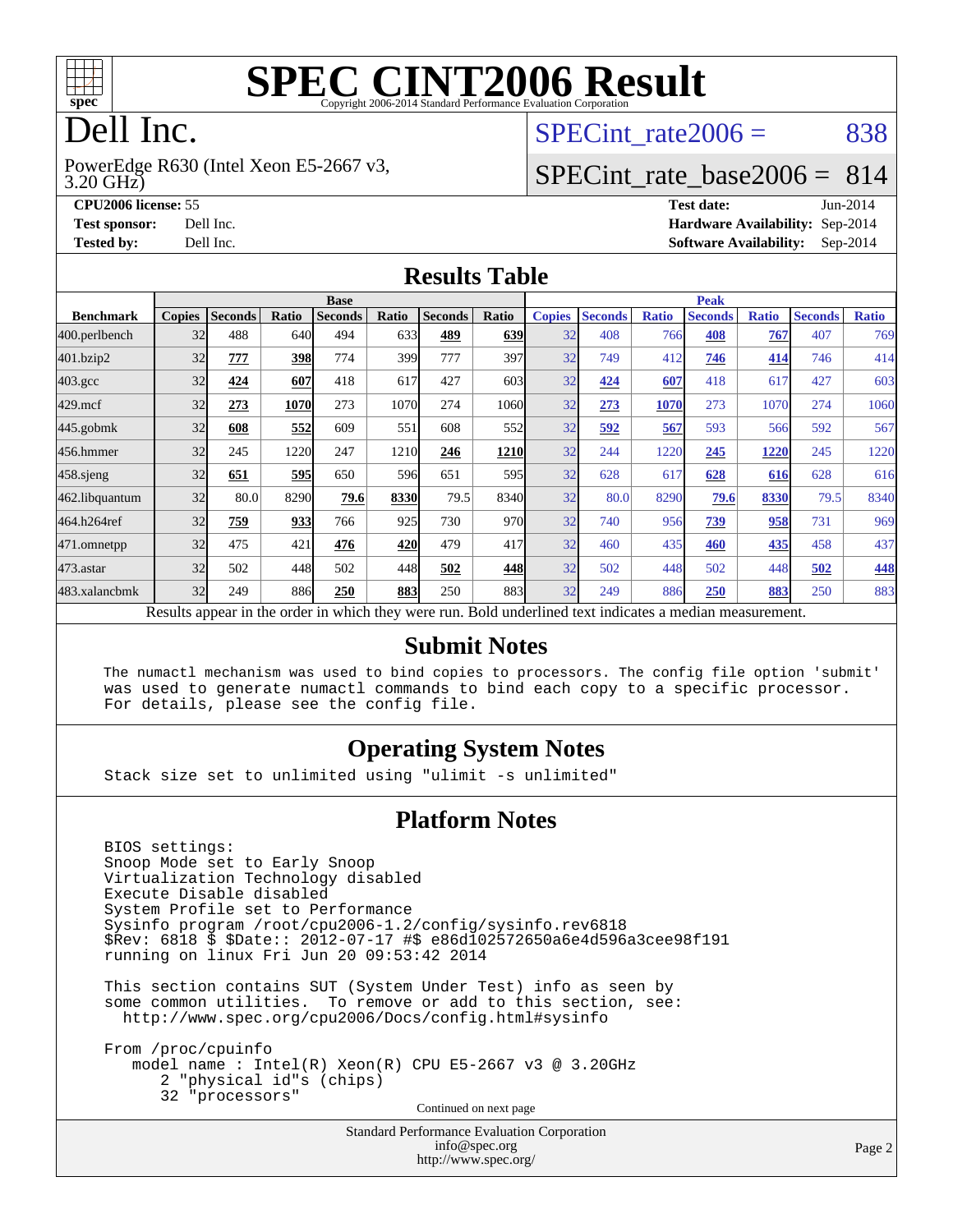

#### **[SPEC CINT2006 Result](http://www.spec.org/auto/cpu2006/Docs/result-fields.html#SPECCINT2006Result)** Copyright 2006-2014 Standard Performance Evaluation Corpora

## Dell Inc.

3.20 GHz) PowerEdge R630 (Intel Xeon E5-2667 v3,  $SPECint rate2006 = 838$ 

[SPECint\\_rate\\_base2006 =](http://www.spec.org/auto/cpu2006/Docs/result-fields.html#SPECintratebase2006) 814

**[CPU2006 license:](http://www.spec.org/auto/cpu2006/Docs/result-fields.html#CPU2006license)** 55 **[Test date:](http://www.spec.org/auto/cpu2006/Docs/result-fields.html#Testdate)** Jun-2014 **[Test sponsor:](http://www.spec.org/auto/cpu2006/Docs/result-fields.html#Testsponsor)** Dell Inc. **[Hardware Availability:](http://www.spec.org/auto/cpu2006/Docs/result-fields.html#HardwareAvailability)** Sep-2014 **[Tested by:](http://www.spec.org/auto/cpu2006/Docs/result-fields.html#Testedby)** Dell Inc. **[Software Availability:](http://www.spec.org/auto/cpu2006/Docs/result-fields.html#SoftwareAvailability)** Sep-2014

#### **[Platform Notes \(Continued\)](http://www.spec.org/auto/cpu2006/Docs/result-fields.html#PlatformNotes)**

 cores, siblings (Caution: counting these is hw and system dependent. The following excerpts from /proc/cpuinfo might not be reliable. Use with caution.) cpu cores : 8 siblings : 16 physical 0: cores 0 1 2 3 4 5 6 7 physical 1: cores 0 1 2 3 4 5 6 7 cache size : 20480 KB From /proc/meminfo<br>MemTotal: 264572216 kB HugePages\_Total: 0 Hugepagesize: 2048 kB /usr/bin/lsb\_release -d SUSE Linux Enterprise Server 11 (x86\_64) From /etc/\*release\* /etc/\*version\* SuSE-release: SUSE Linux Enterprise Server 11 (x86\_64) VERSION = 11 PATCHLEVEL = 3 uname -a: Linux linux 3.0.76-0.11-default #1 SMP Fri Jun 14 08:21:43 UTC 2013 (ccab990) x86\_64 x86\_64 x86\_64 GNU/Linux run-level 3 Jun 20 09:53 last=S SPEC is set to: /root/cpu2006-1.2 Filesystem Type Size Used Avail Use% Mounted on /dev/sda2 ext2 726G 9.9G 716G 2% / Additional information from dmidecode: BIOS Dell Inc. 0.3.24 06/12/2014 Memory: 16x 00AD063200AD HMA42GR7MFR4N-TFT1 16 GB 2133 MHz 8x Not Specified Not Specified (End of data from sysinfo program)

#### **[General Notes](http://www.spec.org/auto/cpu2006/Docs/result-fields.html#GeneralNotes)**

Environment variables set by runspec before the start of the run: LD\_LIBRARY\_PATH = "/root/cpu2006-1.2/libs/32:/root/cpu2006-1.2/libs/64:/root/cpu2006-1.2/sh" Binaries compiled on a system with 1x Core i7-860 CPU + 8GB memory using RedHat EL 6.4 Transparent Huge Pages enabled with: echo always > /sys/kernel/mm/transparent\_hugepage/enabled Filesystem page cache cleared with: Continued on next page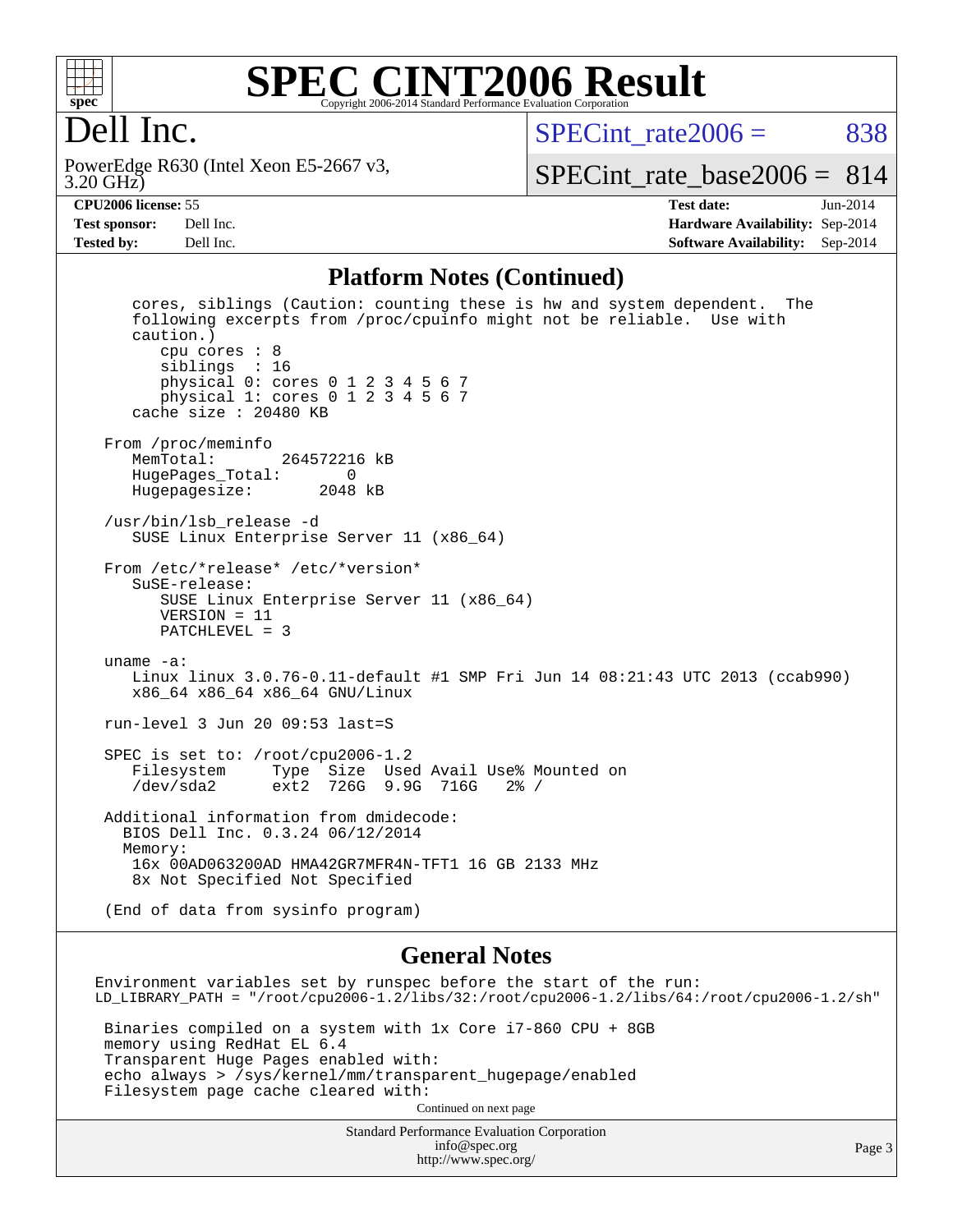

# **[SPEC CINT2006 Result](http://www.spec.org/auto/cpu2006/Docs/result-fields.html#SPECCINT2006Result)**

# Dell Inc.

3.20 GHz) PowerEdge R630 (Intel Xeon E5-2667 v3,

SPECint rate $2006 = 838$ 

SPECint rate base  $2006 = 814$ 

**[CPU2006 license:](http://www.spec.org/auto/cpu2006/Docs/result-fields.html#CPU2006license)** 55 **[Test date:](http://www.spec.org/auto/cpu2006/Docs/result-fields.html#Testdate)** Jun-2014 **[Test sponsor:](http://www.spec.org/auto/cpu2006/Docs/result-fields.html#Testsponsor)** Dell Inc. **[Hardware Availability:](http://www.spec.org/auto/cpu2006/Docs/result-fields.html#HardwareAvailability)** Sep-2014 **[Tested by:](http://www.spec.org/auto/cpu2006/Docs/result-fields.html#Testedby)** Dell Inc. **[Software Availability:](http://www.spec.org/auto/cpu2006/Docs/result-fields.html#SoftwareAvailability)** Sep-2014

#### **[General Notes \(Continued\)](http://www.spec.org/auto/cpu2006/Docs/result-fields.html#GeneralNotes)**

 echo 1> /proc/sys/vm/drop\_caches runspec command invoked through numactl i.e.: numactl --interleave=all runspec <etc>

#### **[Base Compiler Invocation](http://www.spec.org/auto/cpu2006/Docs/result-fields.html#BaseCompilerInvocation)**

[C benchmarks](http://www.spec.org/auto/cpu2006/Docs/result-fields.html#Cbenchmarks): [icc -m32](http://www.spec.org/cpu2006/results/res2014q3/cpu2006-20140909-31378.flags.html#user_CCbase_intel_icc_5ff4a39e364c98233615fdd38438c6f2)

[C++ benchmarks:](http://www.spec.org/auto/cpu2006/Docs/result-fields.html#CXXbenchmarks) [icpc -m32](http://www.spec.org/cpu2006/results/res2014q3/cpu2006-20140909-31378.flags.html#user_CXXbase_intel_icpc_4e5a5ef1a53fd332b3c49e69c3330699)

#### **[Base Portability Flags](http://www.spec.org/auto/cpu2006/Docs/result-fields.html#BasePortabilityFlags)**

 400.perlbench: [-DSPEC\\_CPU\\_LINUX\\_IA32](http://www.spec.org/cpu2006/results/res2014q3/cpu2006-20140909-31378.flags.html#b400.perlbench_baseCPORTABILITY_DSPEC_CPU_LINUX_IA32) 462.libquantum: [-DSPEC\\_CPU\\_LINUX](http://www.spec.org/cpu2006/results/res2014q3/cpu2006-20140909-31378.flags.html#b462.libquantum_baseCPORTABILITY_DSPEC_CPU_LINUX) 483.xalancbmk: [-DSPEC\\_CPU\\_LINUX](http://www.spec.org/cpu2006/results/res2014q3/cpu2006-20140909-31378.flags.html#b483.xalancbmk_baseCXXPORTABILITY_DSPEC_CPU_LINUX)

## **[Base Optimization Flags](http://www.spec.org/auto/cpu2006/Docs/result-fields.html#BaseOptimizationFlags)**

[C benchmarks](http://www.spec.org/auto/cpu2006/Docs/result-fields.html#Cbenchmarks):

[-xCORE-AVX2](http://www.spec.org/cpu2006/results/res2014q3/cpu2006-20140909-31378.flags.html#user_CCbase_f-xAVX2_5f5fc0cbe2c9f62c816d3e45806c70d7) [-ipo](http://www.spec.org/cpu2006/results/res2014q3/cpu2006-20140909-31378.flags.html#user_CCbase_f-ipo) [-O3](http://www.spec.org/cpu2006/results/res2014q3/cpu2006-20140909-31378.flags.html#user_CCbase_f-O3) [-no-prec-div](http://www.spec.org/cpu2006/results/res2014q3/cpu2006-20140909-31378.flags.html#user_CCbase_f-no-prec-div) [-opt-prefetch](http://www.spec.org/cpu2006/results/res2014q3/cpu2006-20140909-31378.flags.html#user_CCbase_f-opt-prefetch) [-opt-mem-layout-trans=3](http://www.spec.org/cpu2006/results/res2014q3/cpu2006-20140909-31378.flags.html#user_CCbase_f-opt-mem-layout-trans_a7b82ad4bd7abf52556d4961a2ae94d5)

[C++ benchmarks:](http://www.spec.org/auto/cpu2006/Docs/result-fields.html#CXXbenchmarks)

[-xCORE-AVX2](http://www.spec.org/cpu2006/results/res2014q3/cpu2006-20140909-31378.flags.html#user_CXXbase_f-xAVX2_5f5fc0cbe2c9f62c816d3e45806c70d7) [-ipo](http://www.spec.org/cpu2006/results/res2014q3/cpu2006-20140909-31378.flags.html#user_CXXbase_f-ipo) [-O3](http://www.spec.org/cpu2006/results/res2014q3/cpu2006-20140909-31378.flags.html#user_CXXbase_f-O3) [-no-prec-div](http://www.spec.org/cpu2006/results/res2014q3/cpu2006-20140909-31378.flags.html#user_CXXbase_f-no-prec-div) [-opt-prefetch](http://www.spec.org/cpu2006/results/res2014q3/cpu2006-20140909-31378.flags.html#user_CXXbase_f-opt-prefetch) [-opt-mem-layout-trans=3](http://www.spec.org/cpu2006/results/res2014q3/cpu2006-20140909-31378.flags.html#user_CXXbase_f-opt-mem-layout-trans_a7b82ad4bd7abf52556d4961a2ae94d5) [-Wl,-z,muldefs](http://www.spec.org/cpu2006/results/res2014q3/cpu2006-20140909-31378.flags.html#user_CXXbase_link_force_multiple1_74079c344b956b9658436fd1b6dd3a8a) [-L/sh -lsmartheap](http://www.spec.org/cpu2006/results/res2014q3/cpu2006-20140909-31378.flags.html#user_CXXbase_SmartHeap_32f6c82aa1ed9c52345d30cf6e4a0499)

### **[Base Other Flags](http://www.spec.org/auto/cpu2006/Docs/result-fields.html#BaseOtherFlags)**

[C benchmarks](http://www.spec.org/auto/cpu2006/Docs/result-fields.html#Cbenchmarks):

403.gcc: [-Dalloca=\\_alloca](http://www.spec.org/cpu2006/results/res2014q3/cpu2006-20140909-31378.flags.html#b403.gcc_baseEXTRA_CFLAGS_Dalloca_be3056838c12de2578596ca5467af7f3)

# **[Peak Compiler Invocation](http://www.spec.org/auto/cpu2006/Docs/result-fields.html#PeakCompilerInvocation)**

[C benchmarks \(except as noted below\)](http://www.spec.org/auto/cpu2006/Docs/result-fields.html#Cbenchmarksexceptasnotedbelow): [icc -m32](http://www.spec.org/cpu2006/results/res2014q3/cpu2006-20140909-31378.flags.html#user_CCpeak_intel_icc_5ff4a39e364c98233615fdd38438c6f2)

400.perlbench: [icc -m64](http://www.spec.org/cpu2006/results/res2014q3/cpu2006-20140909-31378.flags.html#user_peakCCLD400_perlbench_intel_icc_64bit_bda6cc9af1fdbb0edc3795bac97ada53)

Continued on next page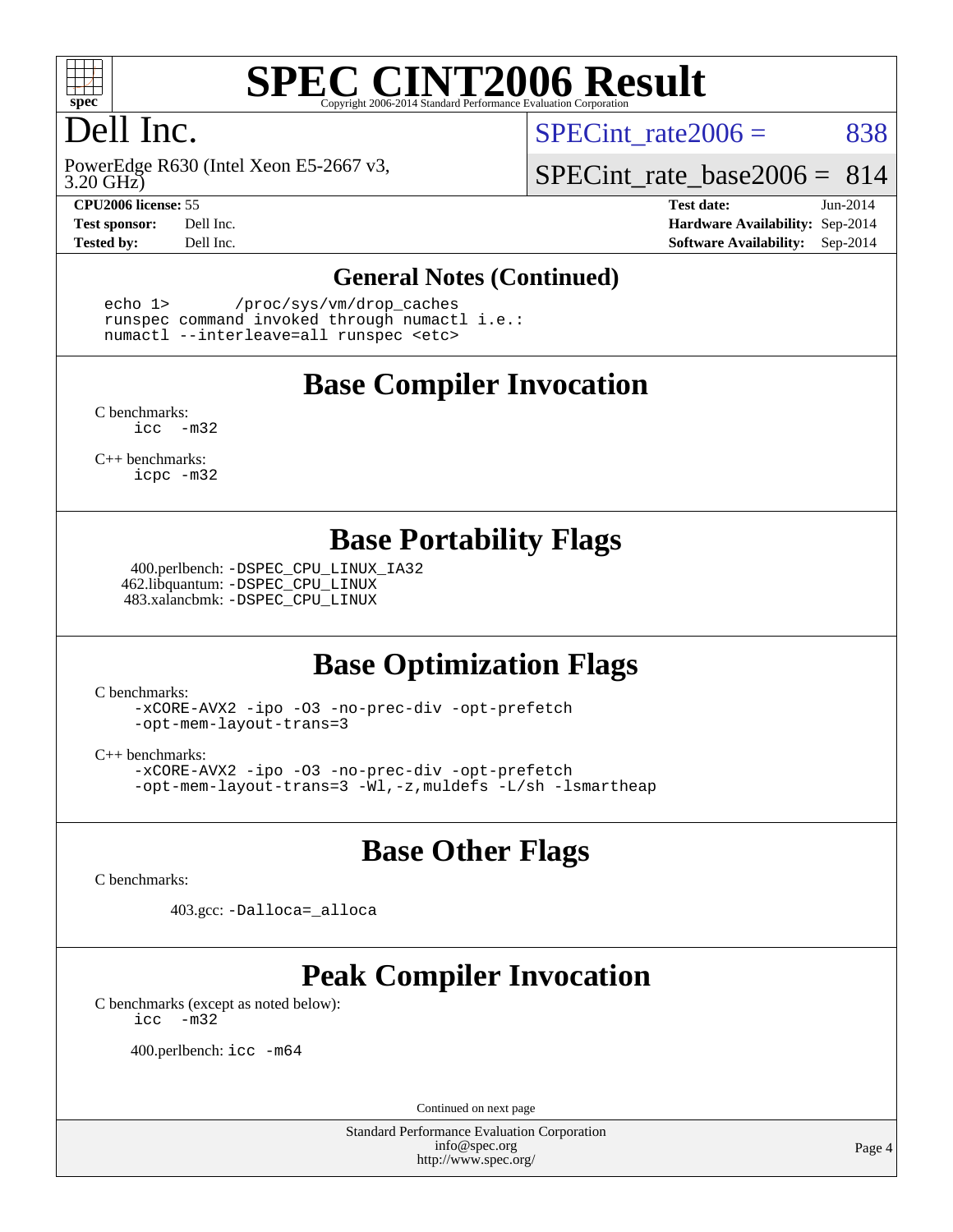

# **[SPEC CINT2006 Result](http://www.spec.org/auto/cpu2006/Docs/result-fields.html#SPECCINT2006Result)**

# Dell Inc.

3.20 GHz) PowerEdge R630 (Intel Xeon E5-2667 v3, SPECint rate $2006 = 838$ 

SPECint rate base2006 =  $814$ 

**[CPU2006 license:](http://www.spec.org/auto/cpu2006/Docs/result-fields.html#CPU2006license)** 55 **[Test date:](http://www.spec.org/auto/cpu2006/Docs/result-fields.html#Testdate)** Jun-2014 **[Test sponsor:](http://www.spec.org/auto/cpu2006/Docs/result-fields.html#Testsponsor)** Dell Inc. **[Hardware Availability:](http://www.spec.org/auto/cpu2006/Docs/result-fields.html#HardwareAvailability)** Sep-2014 **[Tested by:](http://www.spec.org/auto/cpu2006/Docs/result-fields.html#Testedby)** Dell Inc. **[Software Availability:](http://www.spec.org/auto/cpu2006/Docs/result-fields.html#SoftwareAvailability)** Sep-2014

# **[Peak Compiler Invocation \(Continued\)](http://www.spec.org/auto/cpu2006/Docs/result-fields.html#PeakCompilerInvocation)**

401.bzip2: [icc -m64](http://www.spec.org/cpu2006/results/res2014q3/cpu2006-20140909-31378.flags.html#user_peakCCLD401_bzip2_intel_icc_64bit_bda6cc9af1fdbb0edc3795bac97ada53)

456.hmmer: [icc -m64](http://www.spec.org/cpu2006/results/res2014q3/cpu2006-20140909-31378.flags.html#user_peakCCLD456_hmmer_intel_icc_64bit_bda6cc9af1fdbb0edc3795bac97ada53)

 $458 \text{.}$ sjeng: icc  $-\text{m64}$ 

[C++ benchmarks:](http://www.spec.org/auto/cpu2006/Docs/result-fields.html#CXXbenchmarks)

[icpc -m32](http://www.spec.org/cpu2006/results/res2014q3/cpu2006-20140909-31378.flags.html#user_CXXpeak_intel_icpc_4e5a5ef1a53fd332b3c49e69c3330699)

#### **[Peak Portability Flags](http://www.spec.org/auto/cpu2006/Docs/result-fields.html#PeakPortabilityFlags)**

 400.perlbench: [-DSPEC\\_CPU\\_LP64](http://www.spec.org/cpu2006/results/res2014q3/cpu2006-20140909-31378.flags.html#b400.perlbench_peakCPORTABILITY_DSPEC_CPU_LP64) [-DSPEC\\_CPU\\_LINUX\\_X64](http://www.spec.org/cpu2006/results/res2014q3/cpu2006-20140909-31378.flags.html#b400.perlbench_peakCPORTABILITY_DSPEC_CPU_LINUX_X64) 401.bzip2: [-DSPEC\\_CPU\\_LP64](http://www.spec.org/cpu2006/results/res2014q3/cpu2006-20140909-31378.flags.html#suite_peakCPORTABILITY401_bzip2_DSPEC_CPU_LP64) 456.hmmer: [-DSPEC\\_CPU\\_LP64](http://www.spec.org/cpu2006/results/res2014q3/cpu2006-20140909-31378.flags.html#suite_peakCPORTABILITY456_hmmer_DSPEC_CPU_LP64) 458.sjeng: [-DSPEC\\_CPU\\_LP64](http://www.spec.org/cpu2006/results/res2014q3/cpu2006-20140909-31378.flags.html#suite_peakCPORTABILITY458_sjeng_DSPEC_CPU_LP64) 462.libquantum: [-DSPEC\\_CPU\\_LINUX](http://www.spec.org/cpu2006/results/res2014q3/cpu2006-20140909-31378.flags.html#b462.libquantum_peakCPORTABILITY_DSPEC_CPU_LINUX) 483.xalancbmk: [-DSPEC\\_CPU\\_LINUX](http://www.spec.org/cpu2006/results/res2014q3/cpu2006-20140909-31378.flags.html#b483.xalancbmk_peakCXXPORTABILITY_DSPEC_CPU_LINUX)

## **[Peak Optimization Flags](http://www.spec.org/auto/cpu2006/Docs/result-fields.html#PeakOptimizationFlags)**

[C benchmarks](http://www.spec.org/auto/cpu2006/Docs/result-fields.html#Cbenchmarks):

 400.perlbench: [-xCORE-AVX2](http://www.spec.org/cpu2006/results/res2014q3/cpu2006-20140909-31378.flags.html#user_peakPASS2_CFLAGSPASS2_LDCFLAGS400_perlbench_f-xAVX2_5f5fc0cbe2c9f62c816d3e45806c70d7)(pass 2) [-prof-gen](http://www.spec.org/cpu2006/results/res2014q3/cpu2006-20140909-31378.flags.html#user_peakPASS1_CFLAGSPASS1_LDCFLAGS400_perlbench_prof_gen_e43856698f6ca7b7e442dfd80e94a8fc)(pass 1) [-ipo](http://www.spec.org/cpu2006/results/res2014q3/cpu2006-20140909-31378.flags.html#user_peakPASS2_CFLAGSPASS2_LDCFLAGS400_perlbench_f-ipo)(pass 2) [-O3](http://www.spec.org/cpu2006/results/res2014q3/cpu2006-20140909-31378.flags.html#user_peakPASS2_CFLAGSPASS2_LDCFLAGS400_perlbench_f-O3)(pass 2) [-no-prec-div](http://www.spec.org/cpu2006/results/res2014q3/cpu2006-20140909-31378.flags.html#user_peakPASS2_CFLAGSPASS2_LDCFLAGS400_perlbench_f-no-prec-div)(pass 2) [-prof-use](http://www.spec.org/cpu2006/results/res2014q3/cpu2006-20140909-31378.flags.html#user_peakPASS2_CFLAGSPASS2_LDCFLAGS400_perlbench_prof_use_bccf7792157ff70d64e32fe3e1250b55)(pass 2) [-auto-ilp32](http://www.spec.org/cpu2006/results/res2014q3/cpu2006-20140909-31378.flags.html#user_peakCOPTIMIZE400_perlbench_f-auto-ilp32) 401.bzip2: [-xCORE-AVX2](http://www.spec.org/cpu2006/results/res2014q3/cpu2006-20140909-31378.flags.html#user_peakPASS2_CFLAGSPASS2_LDCFLAGS401_bzip2_f-xAVX2_5f5fc0cbe2c9f62c816d3e45806c70d7)(pass 2) [-prof-gen](http://www.spec.org/cpu2006/results/res2014q3/cpu2006-20140909-31378.flags.html#user_peakPASS1_CFLAGSPASS1_LDCFLAGS401_bzip2_prof_gen_e43856698f6ca7b7e442dfd80e94a8fc)(pass 1) [-ipo](http://www.spec.org/cpu2006/results/res2014q3/cpu2006-20140909-31378.flags.html#user_peakPASS2_CFLAGSPASS2_LDCFLAGS401_bzip2_f-ipo)(pass 2) [-O3](http://www.spec.org/cpu2006/results/res2014q3/cpu2006-20140909-31378.flags.html#user_peakPASS2_CFLAGSPASS2_LDCFLAGS401_bzip2_f-O3)(pass 2) [-no-prec-div](http://www.spec.org/cpu2006/results/res2014q3/cpu2006-20140909-31378.flags.html#user_peakPASS2_CFLAGSPASS2_LDCFLAGS401_bzip2_f-no-prec-div)(pass 2) [-prof-use](http://www.spec.org/cpu2006/results/res2014q3/cpu2006-20140909-31378.flags.html#user_peakPASS2_CFLAGSPASS2_LDCFLAGS401_bzip2_prof_use_bccf7792157ff70d64e32fe3e1250b55)(pass 2) [-opt-prefetch](http://www.spec.org/cpu2006/results/res2014q3/cpu2006-20140909-31378.flags.html#user_peakCOPTIMIZE401_bzip2_f-opt-prefetch) [-auto-ilp32](http://www.spec.org/cpu2006/results/res2014q3/cpu2006-20140909-31378.flags.html#user_peakCOPTIMIZE401_bzip2_f-auto-ilp32) [-ansi-alias](http://www.spec.org/cpu2006/results/res2014q3/cpu2006-20140909-31378.flags.html#user_peakCOPTIMIZE401_bzip2_f-ansi-alias)  $403.\text{gcc: basepeak}$  = yes  $429$ .mcf: basepeak = yes 445.gobmk: [-xCORE-AVX2](http://www.spec.org/cpu2006/results/res2014q3/cpu2006-20140909-31378.flags.html#user_peakPASS2_CFLAGSPASS2_LDCFLAGS445_gobmk_f-xAVX2_5f5fc0cbe2c9f62c816d3e45806c70d7)(pass 2) [-prof-gen](http://www.spec.org/cpu2006/results/res2014q3/cpu2006-20140909-31378.flags.html#user_peakPASS1_CFLAGSPASS1_LDCFLAGS445_gobmk_prof_gen_e43856698f6ca7b7e442dfd80e94a8fc)(pass 1) [-prof-use](http://www.spec.org/cpu2006/results/res2014q3/cpu2006-20140909-31378.flags.html#user_peakPASS2_CFLAGSPASS2_LDCFLAGS445_gobmk_prof_use_bccf7792157ff70d64e32fe3e1250b55)(pass 2) [-ansi-alias](http://www.spec.org/cpu2006/results/res2014q3/cpu2006-20140909-31378.flags.html#user_peakCOPTIMIZE445_gobmk_f-ansi-alias) [-opt-mem-layout-trans=3](http://www.spec.org/cpu2006/results/res2014q3/cpu2006-20140909-31378.flags.html#user_peakCOPTIMIZE445_gobmk_f-opt-mem-layout-trans_a7b82ad4bd7abf52556d4961a2ae94d5) 456.hmmer: [-xCORE-AVX2](http://www.spec.org/cpu2006/results/res2014q3/cpu2006-20140909-31378.flags.html#user_peakCOPTIMIZE456_hmmer_f-xAVX2_5f5fc0cbe2c9f62c816d3e45806c70d7) [-ipo](http://www.spec.org/cpu2006/results/res2014q3/cpu2006-20140909-31378.flags.html#user_peakCOPTIMIZE456_hmmer_f-ipo) [-O3](http://www.spec.org/cpu2006/results/res2014q3/cpu2006-20140909-31378.flags.html#user_peakCOPTIMIZE456_hmmer_f-O3) [-no-prec-div](http://www.spec.org/cpu2006/results/res2014q3/cpu2006-20140909-31378.flags.html#user_peakCOPTIMIZE456_hmmer_f-no-prec-div) [-unroll2](http://www.spec.org/cpu2006/results/res2014q3/cpu2006-20140909-31378.flags.html#user_peakCOPTIMIZE456_hmmer_f-unroll_784dae83bebfb236979b41d2422d7ec2) [-auto-ilp32](http://www.spec.org/cpu2006/results/res2014q3/cpu2006-20140909-31378.flags.html#user_peakCOPTIMIZE456_hmmer_f-auto-ilp32) 458.sjeng: [-xCORE-AVX2](http://www.spec.org/cpu2006/results/res2014q3/cpu2006-20140909-31378.flags.html#user_peakPASS2_CFLAGSPASS2_LDCFLAGS458_sjeng_f-xAVX2_5f5fc0cbe2c9f62c816d3e45806c70d7)(pass 2) [-prof-gen](http://www.spec.org/cpu2006/results/res2014q3/cpu2006-20140909-31378.flags.html#user_peakPASS1_CFLAGSPASS1_LDCFLAGS458_sjeng_prof_gen_e43856698f6ca7b7e442dfd80e94a8fc)(pass 1) [-ipo](http://www.spec.org/cpu2006/results/res2014q3/cpu2006-20140909-31378.flags.html#user_peakPASS2_CFLAGSPASS2_LDCFLAGS458_sjeng_f-ipo)(pass 2) [-O3](http://www.spec.org/cpu2006/results/res2014q3/cpu2006-20140909-31378.flags.html#user_peakPASS2_CFLAGSPASS2_LDCFLAGS458_sjeng_f-O3)(pass 2) [-no-prec-div](http://www.spec.org/cpu2006/results/res2014q3/cpu2006-20140909-31378.flags.html#user_peakPASS2_CFLAGSPASS2_LDCFLAGS458_sjeng_f-no-prec-div)(pass 2) [-prof-use](http://www.spec.org/cpu2006/results/res2014q3/cpu2006-20140909-31378.flags.html#user_peakPASS2_CFLAGSPASS2_LDCFLAGS458_sjeng_prof_use_bccf7792157ff70d64e32fe3e1250b55)(pass 2) [-unroll4](http://www.spec.org/cpu2006/results/res2014q3/cpu2006-20140909-31378.flags.html#user_peakCOPTIMIZE458_sjeng_f-unroll_4e5e4ed65b7fd20bdcd365bec371b81f) [-auto-ilp32](http://www.spec.org/cpu2006/results/res2014q3/cpu2006-20140909-31378.flags.html#user_peakCOPTIMIZE458_sjeng_f-auto-ilp32) 462.libquantum: basepeak = yes

Continued on next page